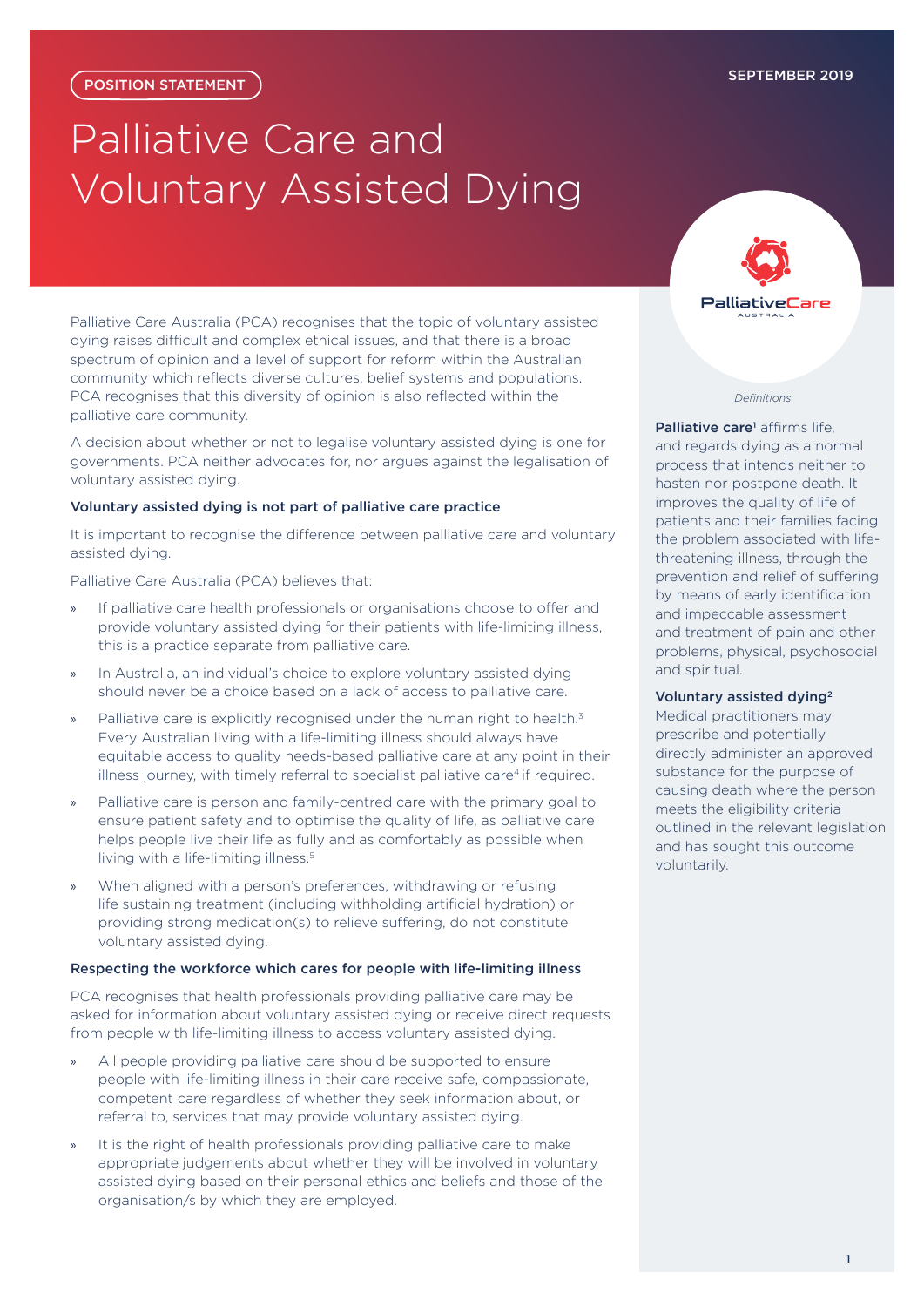» All people working in palliative care should be treated respectfully and demonstrate professional behaviour towards colleagues and co-workers regardless of their views on voluntary assisted dying and the decision to exercise their right to conscientiously object or conscientiously participate in any aspect of voluntary assisted dying.

PCA has developed [Voluntary Assisted Dying in Australia: Guiding principles](https://palliativecare.org.au/wp-content/uploads/dlm_uploads/2019/06/PCA-Guiding-Principles-Voluntary-Assisted-Dying.pdf)  [for those providing care to people living with a life-limiting illness](https://palliativecare.org.au/wp-content/uploads/dlm_uploads/2019/06/PCA-Guiding-Principles-Voluntary-Assisted-Dying.pdf) to assist health professionals, care workers and volunteers who are providing care to people living with a life-limiting illness, or working in or engaging with organisations providing any level of palliative care. PCA recommends that the Guiding Principles be used alongside relevant legislation, organisation ethical frameworks and codes of conduct.

# Considerations for end of life and voluntary assisted dying legislation

Should governments contemplate reform of the law to permit voluntary assisted dying in limited circumstances, governments should consider the following:

- People with a life-limiting illness should be able to make informed and autonomous decisions about their care, and be provided with the opportunity to discuss needs, hopes and care preferences consistent with their personal values, culture, beliefs and goals. Legislation should ensure patients are advised of the palliative care options available to them.
- » Health professionals should be provided with legislative protection to ensure they are not required to undertake any acts which conflict with their personal or professional values.
- Any legislation should promote high-quality care and ensure patient safety. This includes ensuring patients will receive ongoing and safe continuity of care across settings and throughout the course of a person's illness.
- » Governments should invest in research including data collection related to voluntary assisted dying to enable review of any scheme, the monitoring of safe practice and assess the impacts of voluntary assisted dying including the impact on patients, their families, their carers and personal supporters. In addition, investment will also be necessary to research the impact (including the cultural impact) that the introduction of voluntary assisted dying has on the health workforce.

# Further investment is required to meet Australia's palliative care needs

Investment at national, state and territory levels will be required to ensure that the systems and people are available to provide quality palliative care where and when it is needed.<sup>6</sup> There is significant unmet need for high quality palliative care in Australia and forecasts indicate significant increases in need in the years ahead.<sup>7</sup>

PCA calls for:

- » Substantial coordinated investment by all jurisdictions to plan and prepare for the future where Australians will live longer, demand an improved quality of life, and access to high quality palliative care when living with a life-limiting illness.
- An investment in growing the specialist palliative care workforce, and increased support for the acute, primary care and the aged care sectors to provide quality palliative care as part of their core business.

## References

1. World Health Organisation and Worldwide Palliative Care Alliance (2014) Global Atlas of Palliative Care at the End of Life [accessed online]

2. Per the Voluntary Assisted Dying Act 2017 (Victoria) which defines voluntary assisted dying as the administration of a voluntary assisted dying substance (a poison or controlled substance or a drug of dependence for the purpose of causing death) and includes steps reasonably related to such administration. It is intended to incorporate other descriptions including medical assistance in dying, physician assisted suicide, and voluntary euthanasia.

3. WHA, Resolution WHA6719 Strengthening of palliative care as a component of comprehensive care throughout the life course, May 24, 2014.

4. Specialist palliative care comprises of multidisciplinary teams with specialised skills, competencies, experience and training in palliative care, and is one component of broader palliative care service delivery. Source: World Health Organisation (2018) Fact sheet: Palliative Care [accessed online], Palliative Care Australia 2018 Palliative Care Service Development Guidelines.

5. Palliative Care Australia (2018) Palliative Care 2030 – working towards the future of quality palliative care for all, PCA, Canberra.

6. Australian Government, National Palliative Care Strategy 2018, page 20.

7. Australian Government Productivity Commission, Introducing Competition and informed User Choice into Human Services: Reforms to Human Services, No.85, 27 October 2017. [accessed online]